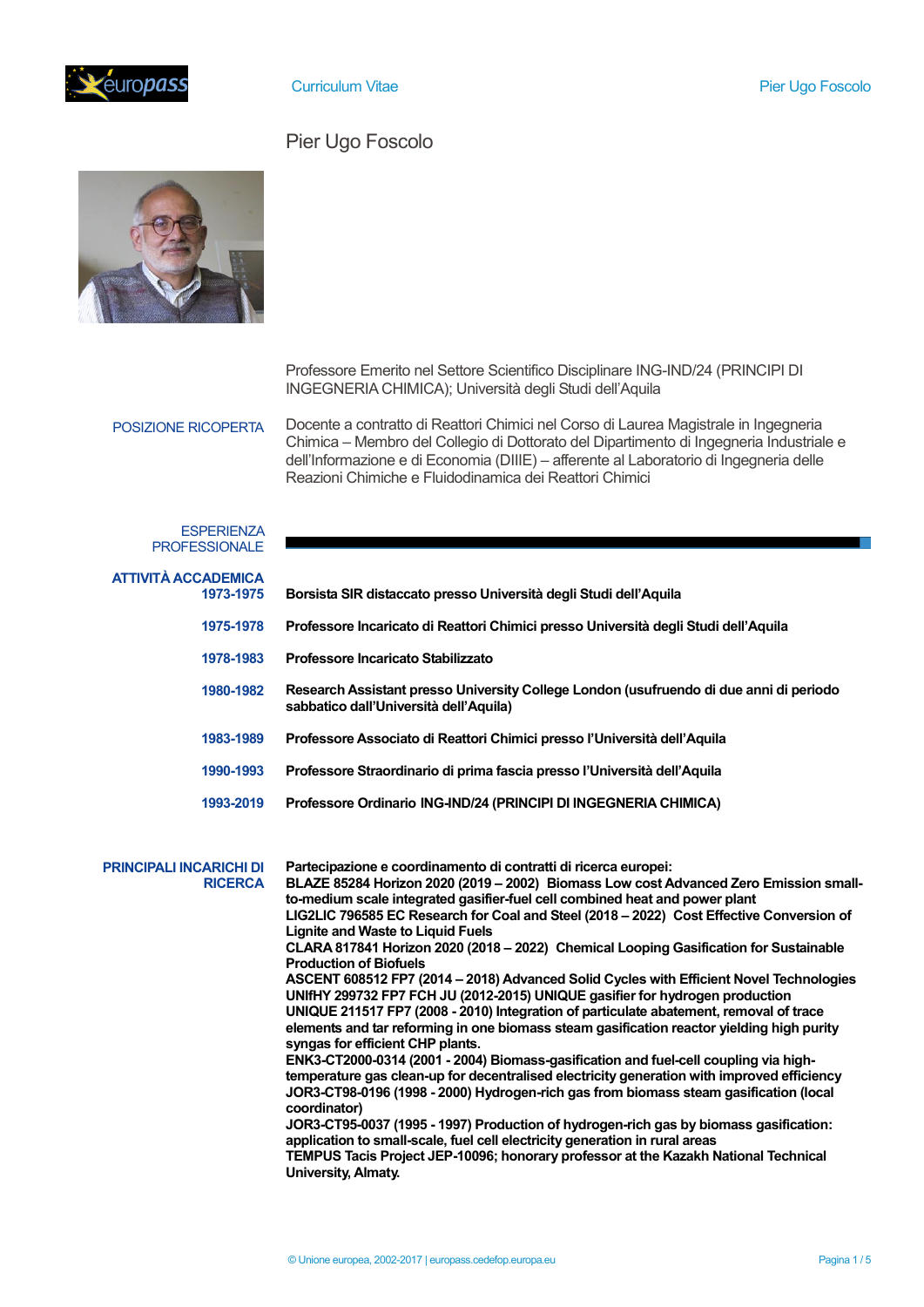

**Partecipazione ai Piani Annuali di Realizzazione (PAR) sulla Ricerca di Sistema Elettrico in collaborazione con l'ENEA (Agenzia nazionale per le nuove tecnologie, l'energia e lo sviluppo economico sostenibile) e il Ministero dello Sviluppo e Economico (MiSE) nell'ambito delle seguenti linee di ricerca:**

- **• Gassificazione del carbone e CCS**
- **• Produzione di energia da biomasse e scarti**
- **• Bioenergie**
- **• Generazione di energia elettrica con basse emissioni di carbonio**

### **PRINCIPALI INCARICHI ORGANIZZATIVI, SCIENTIFICI E GESTIONALI**

- **1984-1987 Responsabile della Commissione ERASMUS di Ateneo**
- **1987-1992 Responsabile Progetto ERASMUS per scambio di studenti di Ingegneria Chimica**
	- **1993 Co-chairman della Fluid particle Interaction Conference, organizzata da Engineering Foundation, New York, a Davos, Svizzera**
- **2000-2003 Presidente del Consiglio di Corso di Studio in Ingegneria Chimica**
- **2004–2007 Membro del Consiglio di Amministrazione dell'Università dell'Aquila**
	- **2007 Membro del Comitato Scientifico della World Chemical Engineering Conference (Glascow, UK, 2007)**
- **2007-2012 Preside della Facoltà di Ingegneria dell'Università dell'Aquila e membro del Senato Accademico dell'Ateneo**
	- **2008 Visiting Professor presso Università di Strasburgo, Francia**
	- **2009 Membro del Comitato Scientifico della Conferenza Internazionale Polygeneration Strategies (Vienna, Austria, 2009)**
	- **2012 Invited Speaker al International Seminar on Gasification (Stockholm, Svezia, 2012)**
- **2012-2016 Membro del Consiglio di Amministrazione della Fondazione dell'Università dell'Aquila**
- **2012-2015 Delegato del Rettore alla Coordinazione del Presidio di Qualità dell'Ateneo**
	- **2015- Membro del Working Party "Chemical Reaction Engineering" della Federazione Europea di Ingegneria Chimica**
	- **2017- Coordinatore dei delegati Italiani nei Working Parties dell'EFCE (designato dalla Associazione Italiana di Ingegneria Chimica – AIDIC)**
- **2017-2018 Co-chairman della conferenza internazionale ISCRE 25 (Firenze, Maggio 2018)**
	- **2018 Guest Editor of Chemical Engineering journal**
- **2018-2019 Decano dell'Università degli Studi dell'Aquila**
	- **2018 Inserito nella Lista degli Aspiranti Commissari ASN sorteggiabili del settore 09/D2 (26/10/2018)**

### ISTRUZIONE E FORMAZIONE

1067 1972 **Maturità classica presso il Liceo T. Tasso di Roma Laurea Magistrale in Ingegneria Chimica presso l'Università di Roma La Sapienza**

5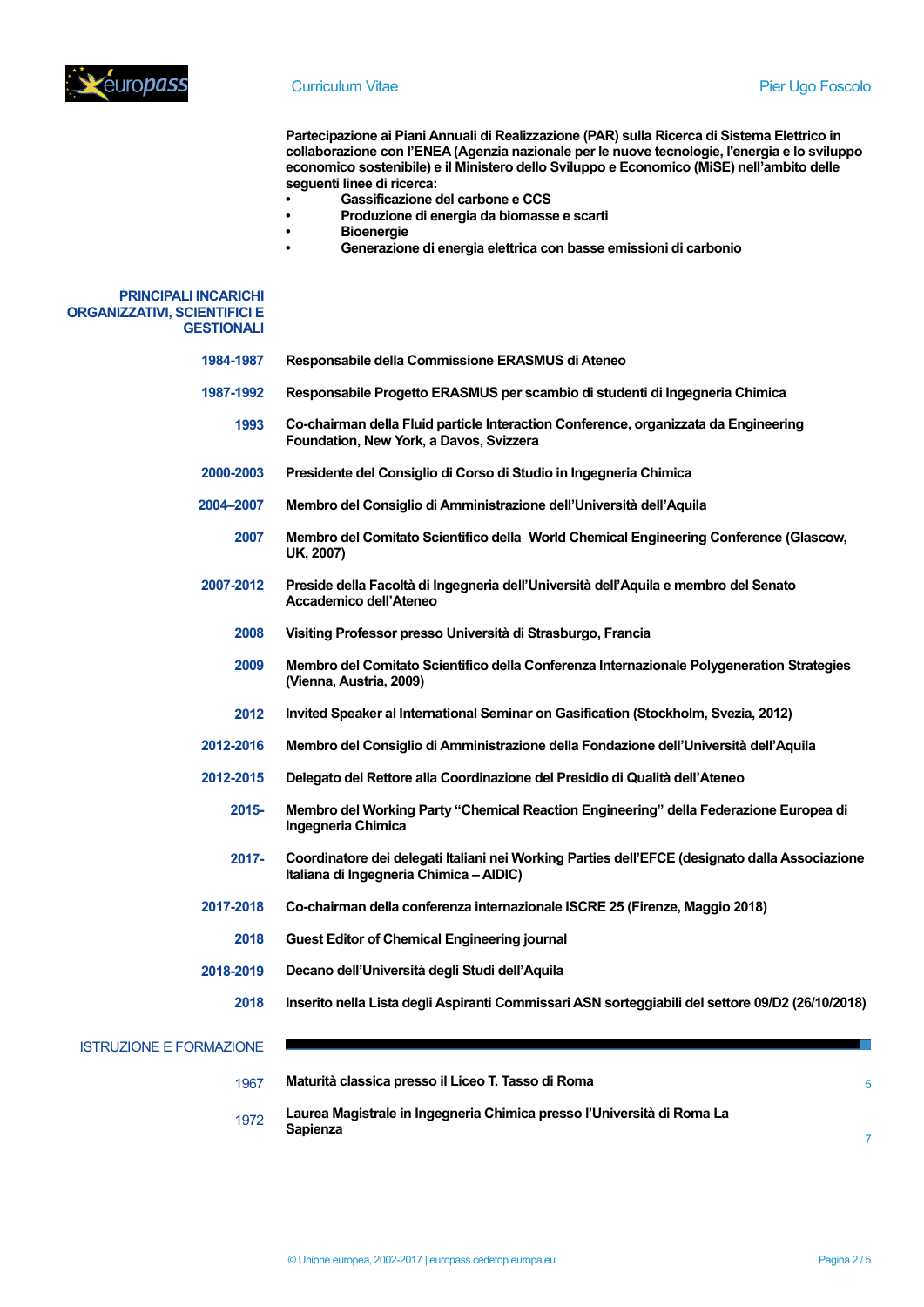

8

### ULTERIORI INFORMAZIONI

Pubblicazioni dal 2012 ad oggi

- Hot gas filtration in the freeboard of a fluidized bed gasifier: development of a CFD model; A. Di Carlo and P.U. Foscolo; Powder Technology, 222 (2012) pp 117-130, Elsevier Science Ltd.
- First Al2O3 based catalytic filter candles operating in the fluidized bed gasifier freeboard; S. Rapagnà, K. Gallucci, M. Di Marcello, P.U. Foscolo, M. Nacken, S. Heidenreich, M. Matt; Fuel 97 (2012) pp 718–724; Elsevier Science Ltd.
- The Unique project integration of gasifier with gas cleaning and conditioning system; P.U. Foscolo; Int. Seminar on Gasification 2012; 18-19 October 2012, Stockholm, Sweden; http://www.sgc.se/gasification2012/
- DeTar catalytic filter with integrated catalytic ceramic foam: activity under model and real bio syngas conditions; M. Nacken, S. Heidenreich, L. Ma, G.V. Baron, S. Rapagnà, M. Di Marcello, K. Gallucci, P.U. Foscolo; ICC 2012
- The UNIfHY Project Pure hydrogen from biomass: Unique gasifier for hydrogen production; P.U. Foscolo; SEP, Int. Exhibition dedicated to the environment; 19-22 Marzo 2013; invited lecture
- Gasification apparatus and method for generating syngas from gasifiable feedstock material; S. Heidenreich, M. Nacken, P.U. Foscolo and S. Rapagnà; US Patent no 8,562,701 B2, October 22, 2013.
- Experimental evaluation of Mg- and Ca- based synthetic sorbents for CO2 capture; A. Zhenissova, F. Micheli, L. Rossi, S. Stendardo, P.U. Foscolo, K. Gallucci; Chem Eng Research and Design 92 (2014), pp. 727-740
- Hydrogen Rich Gas from Catalytic Steam Gasification of Biomass in a Fluidized Bed Containing Catalytic Filters; S. Rapagnà, A. D'Orazio, K. Gallucci, P.U. Foscolo, M. Nacken, S. Heidenreich; Chem Eng Transactions 37 (2014) 157-162; ISBN 978-88-95608-28-0; ISSN 2283-9216.
- A Biomass Gasifier Including An Ionic Transport Membrane System For Oxygen Transfer; T. Antonini, K. Gallucci, P.U. Foscolo; Chem Eng Transactions 37 (2014) 91-96; ISBN 978-88-95608- 28-0; ISSN 2283-9216.
- New concepts in biomass gasification; S. Heidenreich, P.U. Foscolo; Progress in Energy and Combustion Science 46 (2015) pp. 72-95.
- Biomass to fuel cells State of the Art: a review of the most innovative technology solutions; E. Bocci, A. Di Carlo, S.J. McPhail, K. Gallucci, P. U. Foscolo, M. Moneti, M. Villarini, and M. Carlini; Int J Hydrogen Energy, 39 (2014) pp. 21876-895, Elsevier Science Ltd.
- Oxygen transport by ionic membranes: Correlation of permeation data and prediction of char burning in a membrane-assisted biomass gasification process; T. Antonini, K. Gallucci, V. Anzoletti, S. Stendardo, P.U. Foscolo; Chemical Engineering and Processing: Process Intensification, 94 (2015) 39-52.
- . H2 from SERP: CO2 Sorption by Double-Layered Hydroxide at Low and High Temperatures; F. Micheli, L. Parabello, L. Rossi, P.U. Foscolo, K. Gallucci; in World Sustainable Energy Days Next 2014 (conference proceedings), DOI: 10.1007/978-3-658-04355-1\_18, Print ISBN 978-3-658-04354- 4, Online ISBN 978-3-658-04355-1; Springer Fachmedien Wiesbaden (2015) pp 145-153.
- . New DeTar Catalytic Filter with Integrated Catalytic Ceramic Foam: Catalytic Activity under Model and Real Bio Syngas Conditions; M. Nacken, G.V. Baron, S. Heidenreich, S. Rapagnà, A. D'Orazio, K. Gallucci, J.F.M. Denayerb, P.U. Foscolo; Fuel Processing Technology 134 (2015) pp. 98-106.
- Gas conditioning in H2 rich syngas production by biomass steam gasification: experimental comparison between three innovative ceramic filter candles; A. D'Orazio, S. Rapagnà, P.U. Foscolo, K. Gallucci, M. Nacken, S. Heidenreich, A. Di Carlo, A. Dell'Era; Int. Journal Hydrogen Energy 40 (2015) 7282-7290.
- Influence of temperature on oxygen permeation through ion transport membrane to feed a biomass gasifier; T Antonini, P U Foscolo, K Gallucci, S Stendardo; Journal of Physics: Conference Series 655 (2015) 1-10.
- Development of a CFD model for the simulation of tar and methane steam reforming through a ceramic catalytic filter; E. Savuto, A. Di Carlo, E. Bocci, A. D'Orazio, M. Villarini, M. Carlini, P.U. Foscolo; Int. Journal Hydrogen Energy 40 (2015) 7991-8004.
- High quality syngas production via steam-oxygen blown bubbling fluidised bed gasifier; S. Stendardo, P.U. Foscolo, M. Nobili, S. Scaccia; Energy 103 (2016) 697-708.
- Hydrogen by sorption enhanced methane reforming: a grain model to study the behavior of bifunctional sorbent-catalyst particles; I. Aloisi, N. Jand, S. Stendardo, P.U. Foscolo; Chemical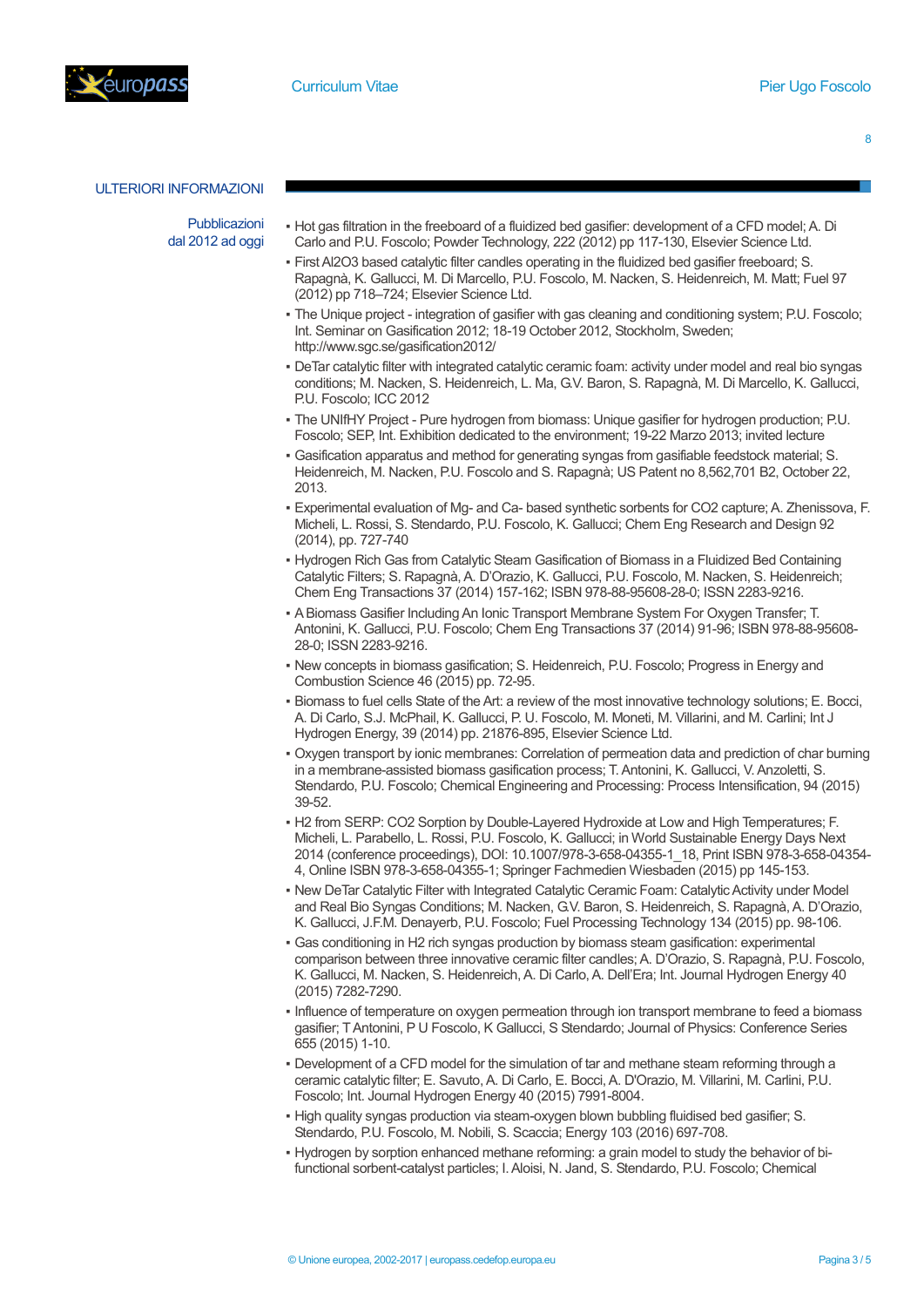

- Engineering Science 149 (2016) 22-34.
- Influence of the main gasifier parameters on a real system for hydrogen production from biomass; M. Moneti, A. Di Carlo, E. Bocci, P.U. Foscolo, M. Villarini, M. Carlini; Int. Journal Hydrogen Energy (2016), online publication complete: 10-JUN-2016, DOI information: 0.1016/j.ijhydene.2016.05.171
- Performance evaluation at different process parameters of an innovative prototype of biomass gasification system aimed to hydrogen production; Energy Conversion and Management
- Silvera Scaccia, Stefano Stendardo, Giuseppina Vanga, Leandro Pagliari, Stefano Cassani, Mirko Nobili, Giuseppe Messina, Andrea Assettati, Giuliano Guidarelli, Salvatore Attanasi, Caterino Stringola, Andrea Grasso, Ivano Cassani, Antonio Calabró, Pier Ugo Foscolo; Natural Resources, 2014, 5, 433-441
- Simulation of an industrial turbulent fluidized bed reactor for n-butane partial oxidation to maleic anhydride; A. Romano, A. Di Giuliano, K. Gallucci, P.U. Foscolo, C. Cortelli, S. Gori, M. Novelli; Chemical Engineering Research and Design, 114 (2016) 79-88.
- Sorption enhanced catalytic steam methane reforming: experimental data and simulations describing the behaviour of bi-functional particles; I. Aloisi, A. Di Giuliano, A. Di Carlo, P.U. Foscolo, C. Courson, K. Gallucci; Chemical Engineering Journal, 314 (2017) 570-582.
- Comparison between Ancient and Fresh Biochar Samples, A Study on The Recalcitrance ofCarbonaceous Structures During Soil Incubation; E. Pusceddu, A. Montanaro, G. Fioravanti, S. F. Santilli, P.U. Foscolo, I. Criscuoli, A. Raschi , F. Miglietta; International Journal of New Technology and Research (IJNTR) ISSN:2454-4116, Volume-3, Issue-3, March 2017 Pages 39-46.
- Étude expérimentale du vaporeformage du méthane amélioré par absorption de CO2 sur des catalyseurs Ni-mayenite et des absorbants CaO-mayenite; A. DI GIULIANO, F. GIANCATERINO, K. GALLUCCI, P.U. FOSCOLO, C. COURSON; Récents Progrès en Génie des Procédés, Numéro 110 – 2017; ISSN: 1775-335X ; ISBN: 978-2-910239-85-5, Ed. SFGP, Paris, France.
- Analysis of syngas methanation for bio-SNG production from wastes: kinetic model development and pilot scale validation; M. Materazzi, F. Grimaldi, P.U. Foscolo, P. Cozens, R. Taylor, C. Chapman; Fuel Processing Technology 167 (2017) 292–305.
- Olivine, dolomite and ceramic filters in one vessel to produce clean gas from biomass; S. Rapagnà, K. Gallucci, P.U. Foscolo; Waste Management 71 (2018) 792-800.
- Sorption enhanced steam methane reforming on catalyst-sorbent bifunctional particles: a CFD fluidized bed reactor model; Andrea Di Carlo, Ilaria Aloisi, Nader Jand, Stefano Stendardo, Pier Ugo Foscolo; Chemical Engineering Science 173 (2017) 428-442.
- CO2 sorption by hydrotalcite-like compounds in dry and wet conditions; Gallucci K., Micheli F., Poliandri A., Rossi L., Foscolo P.U.; INTERNATIONAL JOURNAL OF CHEMICAL REACTOR ENGINEERING, (2015) ISSN: 1542-6580, doi: 10.1515/ijcre-2014-0167.
- CO2 sorption enhanced processes by hydrotalcite like compounds at different temperature levels; Gallucci K., Micheli F., Barisano D., Villone A., Foscolo P.U., Rossi L.; INTERNATIONAL JOURNAL OF CHEMICAL REACTOR ENGINEERING 13 (2015), ISSN: 1542-6580, DOI: https://doi.org/10.1515/ijcre-2014-0131.
- Integration of Biomass Gasification and Hot Gas Cleaning Processes; Sergio Rapagnà, Elisa Savuto, Andrea Di Carlo, Katia Gallucci and Pier Ugo Foscolo; Chemical Engineering Transactions 67 (2018).
- Development of a Ni-CaO-mayenite combined sorbent-catalyst material for multicycle sorption enhanced steam methane reforming; A. Di Giuliano, F. Giancaterino, C. Courson, P. U. Foscolo, K. Gallucci; Fuel 234 (2018) 687–699, DOI: [https://doi.org/10.1016/j.fuel.2018.07.071.](https://doi.org/10.1016/j.fuel.2018.07.071)
- Catalytic and sorbent materials based on mayenite for sorption enhanced steam methane reforming with different packed-bed configurations; A. Di Giuliano, F. Giancaterino, C. Courson, P. U. Foscolo, K. Gallucci; Int. J. of Hydrogen Energy 43 (2018) 21279-21289; doi.org/10.1016/j.ijhydene.2018.10.003
- Multicycle sorption enhanced steam methane reforming with different sorbent regeneration conditions: Experimental and modelling study; A. Di Giuliano, K. Gallucci, F. Giancaterino, C. Courson, P.U. Foscolo; Chemical Engineering Journal 377 (2019) 119874; doi.org/10.1016/j.cej.2018.09.035.
- Fluidized bed reactor assisted by oxygen transport membranes: numerical simulation and experimental hydrodynamic study; T. Antonini, A. Di Carlo, P.U. Foscolo, K. Gallucci, S. Stendardo; Chemical Engineering Journal 377 (2019) 120323; doi.org/10.1016/j.cej.2018.11.021.
- International Symposium ISCRE 25 in Florence resoconto del congresso; P.U. Foscolo; La Chimica e l'Industria 5(8) (2018) 33-37.
- Effect of Ni precursor salts on Ni mayenite catalysts for steam methane reforming and on Ni-CaOmayenite materials for sorption enhanced steam methane reforming; Andrea DI GIULIANO, Katia